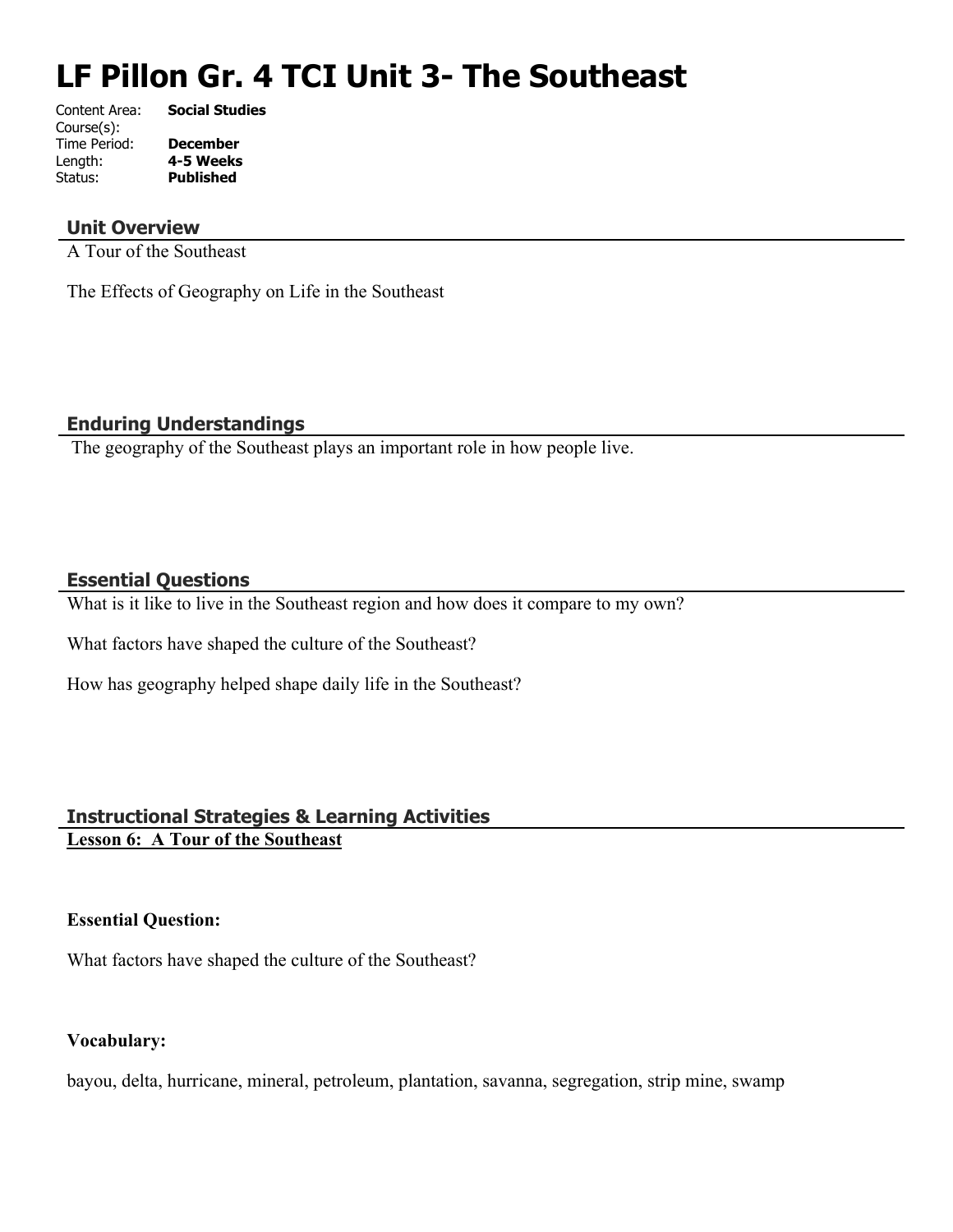# **Preview:**

Follow these steps to complete the Geography Challenge of the Southeast:

- 1. Get a Geography Challenge card from your teacher.
- 2. With your partner, use the maps in your book to look for answers.
- 3. Label the map with the number of the Geography Challenge and its answer.
- 4. Check your work.
- 5. Repeat steps 1–4 until you've answered all 12 Geography Challenge cards.

# **Activities:**

Use your "social science" glasses to analyze what you see as you explore the Southeast on this self-directed tour.

- 1. Practice seeing the world from the perspective of the four social sciences.
- 2. Explore nine locations in the Southeast with a partner.
- 3. Read more about the three locations that most interested you in your text.
- 4. Complete your Activity Notes for each of the three stops.

Think back to what you learned about the way the four types of social scientists see the world.

As a class, match each pair of glasses to its social science.

Which pair of glasses represents:

- an economist?
- a historian?
- a political scientist?
- a geographer?

What might each of type of social scientist wonder when they see this primary source from the Southeast?

# **Wrap-Up**

- What was your favorite stop?
- What surprised you most about your tour of the Southeast?
- How did seeing the Southeast through the perspective of each social scientist help you understand this region more thoroughly?

# **Study Your State:**

Write a letter about what landmark in your state you want to visit.

**Step 1:** Complete a table with information about an important landmark in your state.

- Write down the name of the landmark you are researching.
- Write facts you find in the table and include a description of why you trusted the source.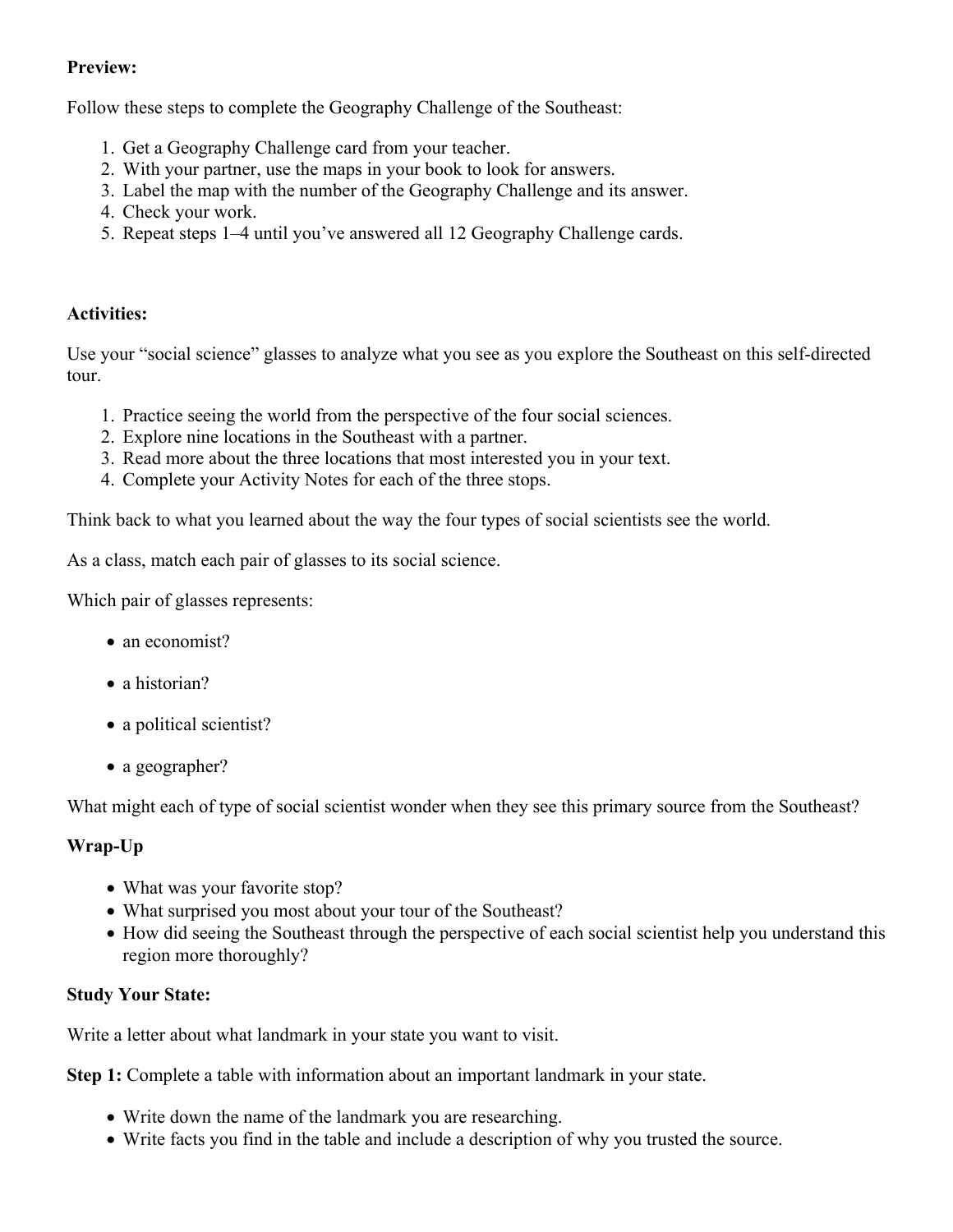**Step 2:** Write a persuasive letter describing why your class should visit the landmark.

- Begin your letter by stating the landmark you want to visit. Support your argument with opinions and reliable facts.
- Explain what you want the readers to do.

**Step 3:** Share your letter with a classmate. You will pass your letter to another student in your class. After reading your classmate's letter, tell him or her if the letter was persuasive

#### **Show What You Know:**

Research an artifact from the Southeast tour you are interested in to analyze through the perspective of one of the four social scientists.

#### **Lesson 7: The Effects of Geography on Life in the Southeast**

#### **Essential Question:**

How has geography helped shape daily life in the Southeast?

#### **Vocabulary:**

agriculture, fall line, flood plain, foothills, industry, natural resource, navigable, tornado

#### **Preview:**

Watch a video of a logger train in motion.

- What are 2–3 details you see?
- How would you describe the land in the background?
- Why might logs be stacked this way?
- Where might the logs be going? Why?

#### **Activities:**

Create titles and captions for videos of geography in the Southeast.

#### **Activity Overview**

- 1. Read Sections 1–6.
- 2. In pairs, watch each video.
- 3. Give each video a title by matching it with a section title.
- 4. Create captions for each video by including vocabulary terms in your Activity Notes.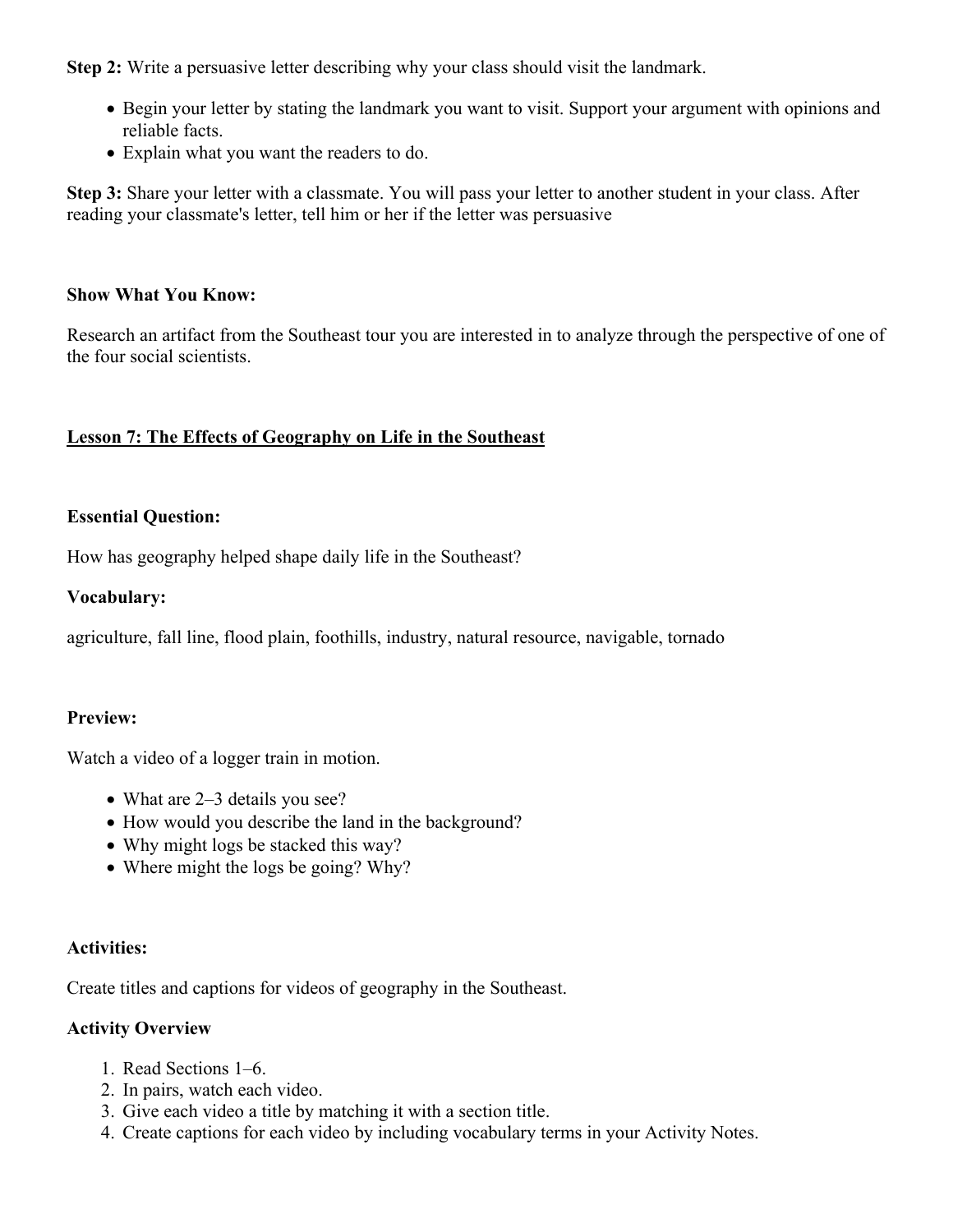You have just returned home from a recent tour of the Southeast region.

While you were going through some of the videos you collected, you came across six that you'd love to share with your friends

Some of your videos look similar to one another. You want to provide a caption for each to explain why they are important.

Use the section titles from the text as titles for our video clips. Then include vocabulary terms to describe what's happening in our captions.

#### **Study Your State:**

Let's create a flyer that will convince others to help you protect a natural resource in your state.

**Step 1:** Choose a natural resource that you believe is important. Write the name of the resource in your notebook.

**Step 2:** Research the natural resource you have chosen.

- Use the library or Internet to find out why the resource is important to your state.
- Discover what the biggest threats to the natural resource are.
- Record the information you find, and your sources, in your notebook.

**Step 3:** Create a flyer for a group that will help protect this natural resource, then share your flyer with other students in your class.

#### **Show What You Know:**

Review the Summary. Then complete this formative assessment to show what you learned.

Students choose three of the topics they just reviewed and complete a chart depicting how geography in their area affects life.

# **Integration of Career Readiness, Life Literacies and Key Skills**

| TECH.9.4.5.DC.4  | Model safe, legal, and ethical behavior when using online or offline technology (e.g.,<br>$8.1.5.NI.2$ ).                                                             |
|------------------|-----------------------------------------------------------------------------------------------------------------------------------------------------------------------|
| TECH.9.4.5.CT.4  | Apply critical thinking and problem-solving strategies to different types of problems such<br>as personal, academic, community and global (e.g., 6.1.5. Civics CM.3). |
| TECH.9.4.5.GCA.1 | Analyze how culture shapes individual and community perspectives and points of view<br>(e.g., 1.1.5.C2a, RL.5.9, 6.1.5. HistoryCC.8).                                 |
| TECH.9.4.5.DC.1  | Explain the need for and use of copyrights.                                                                                                                           |
|                  | Curiosity and a willingness to try new ideas (intellectual risk-taking) contributes to the                                                                            |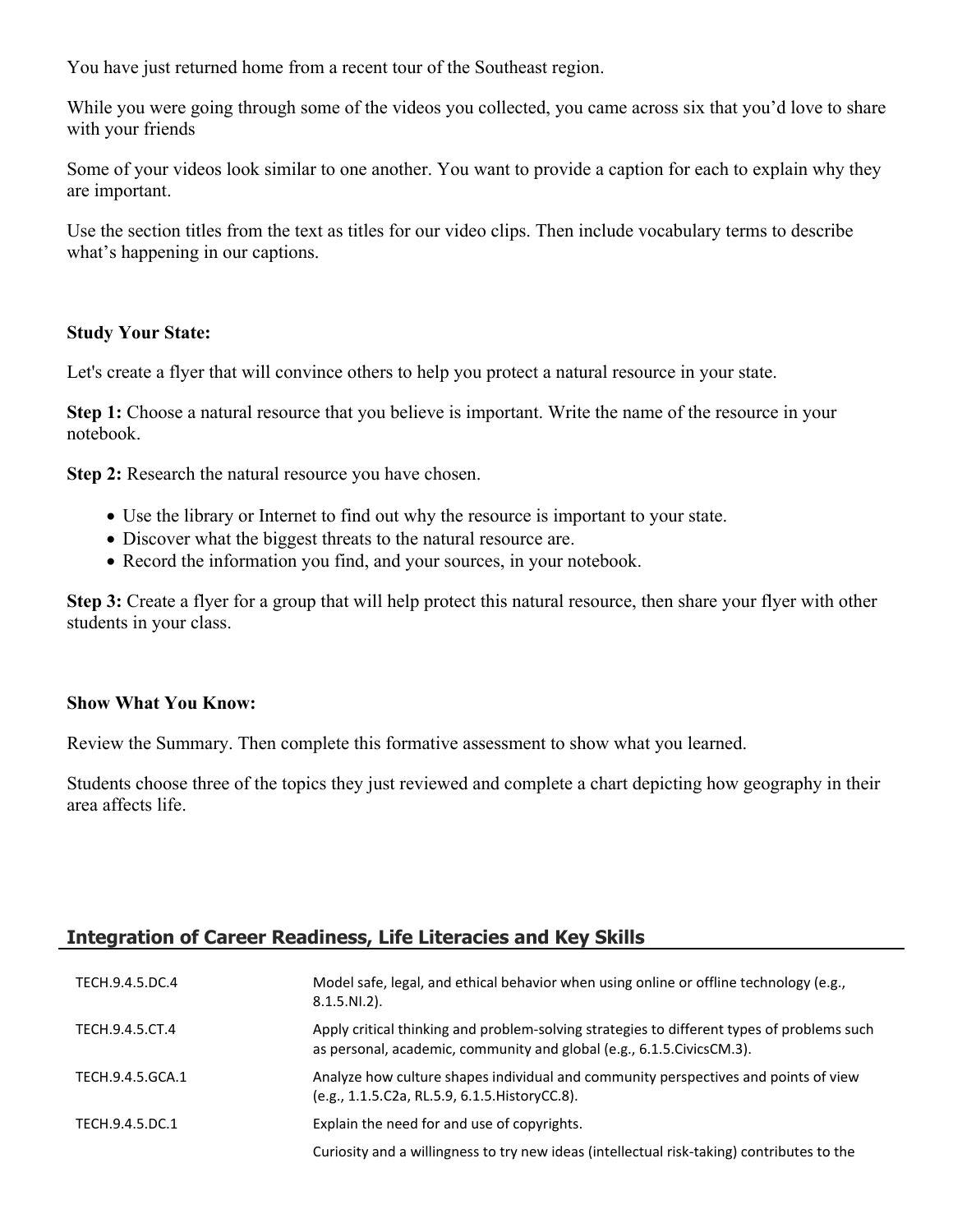|                       | development of creativity and innovation skills.                                                                                                                                                       |
|-----------------------|--------------------------------------------------------------------------------------------------------------------------------------------------------------------------------------------------------|
| <b>TECH.9.4.5.CT</b>  | <b>Critical Thinking and Problem-solving</b>                                                                                                                                                           |
| <b>WRK.9.2.5.CAP</b>  | <b>Career Awareness and Planning</b>                                                                                                                                                                   |
| TECH.9.4.5.CT.1       | Identify and gather relevant data that will aid in the problem-solving process (e.g.,<br>2.1.5.EH.4, 4-ESS3-1, 6.3.5.CivicsPD.2).                                                                      |
| TECH.9.4.5.DC.5       | Identify the characteristics of a positive and negative online identity and the lasting<br>implications of online activity.                                                                            |
|                       | The ability to solve problems effectively begins with gathering data, seeking resources,<br>and applying critical thinking skills.                                                                     |
| TECH.9.4.5.IML.1      | Evaluate digital sources for accuracy, perspective, credibility and relevance (e.g., Social<br>Studies Practice - Gathering and Evaluating Sources).                                                   |
| WRK.9.2.5.CAP.1       | Evaluate personal likes and dislikes and identify careers that might be suited to personal<br>likes.                                                                                                   |
| TECH.9.4.5.Cl.3       | Participate in a brainstorming session with individuals with diverse perspectives to expand<br>one's thinking about a topic of curiosity (e.g., 8.2.5.ED.2, 1.5.5.CR1a).                               |
| TECH.9.4.5.IML.2      | Create a visual representation to organize information about a problem or issue (e.g.,<br>4.MD.B.4, 8.1.5.DA.3).                                                                                       |
| WRK.9.2.5.CAP.2       | Identify how you might like to earn an income.                                                                                                                                                         |
|                       | An individual's passions, aptitude and skills can affect his/her employment and earning<br>potential.                                                                                                  |
| TECH.9.4.5.DC.2       | Provide attribution according to intellectual property rights guidelines using public domain<br>or creative commons media.                                                                             |
| WRK.9.2.5.CAP.3       | Identify qualifications needed to pursue traditional and non-traditional careers and<br>occupations.                                                                                                   |
|                       | Culture and geography can shape an individual's experiences and perspectives.                                                                                                                          |
| TECH.9.4.5.CT.2       | Identify a problem and list the types of individuals and resources (e.g., school, community<br>agencies, governmental, online) that can aid in solving the problem (e.g., 2.1.5.CHSS.1, 4-<br>ESS3-1). |
| <b>TECH.9.4.5.GCA</b> | <b>Global and Cultural Awareness</b>                                                                                                                                                                   |
| TECH.9.4.5.DC.3       | Distinguish between digital images that can be reused freely and those that have copyright<br>restrictions.                                                                                            |
| WRK.9.2.5.CAP.4       | Explain the reasons why some jobs and careers require specific training, skills, and<br>certification (e.g., life guards, child care, medicine, education) and examples of these<br>requirements.      |

# **Technology and Design Integration**

Students will use digital textbook, other online resources, and Google Classroom.

Use of Smartboard and video clips for virtual field trips.

| CS.3-5.8.2.5. ITH.1      | Explain how societal needs and wants influence the development and function of a<br>product and a system.                                 |
|--------------------------|-------------------------------------------------------------------------------------------------------------------------------------------|
| $CS.3 - 5.8.1.5$ . IC. 1 | Identify computing technologies that have impacted how individuals live and work and<br>describe the factors that influenced the changes. |
| CS.3-5.8.1.5.IC.2        | Identify possible ways to improve the accessibility and usability of computing technologies                                               |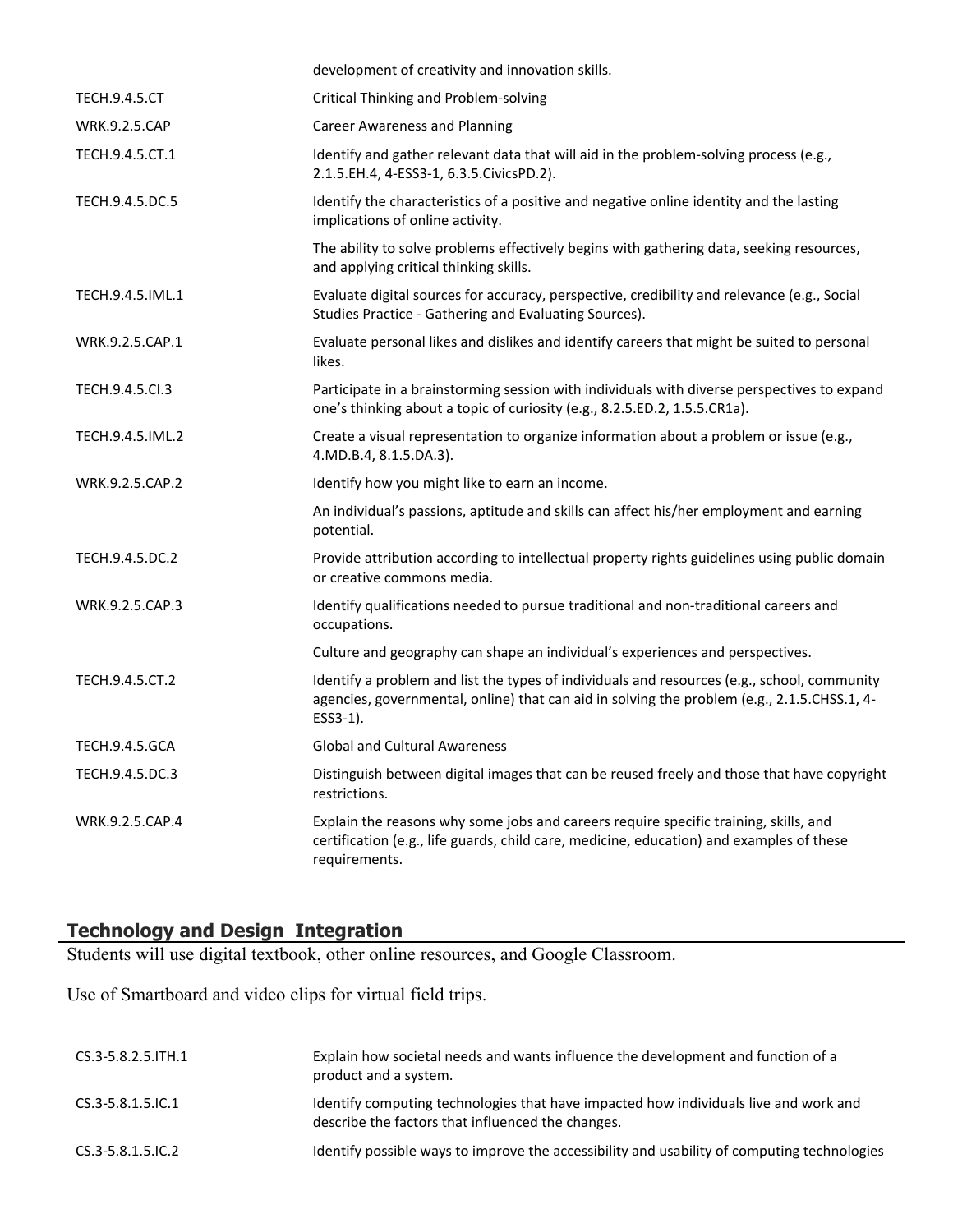|                     | to address the diverse needs and wants of users.                                                                                                               |
|---------------------|----------------------------------------------------------------------------------------------------------------------------------------------------------------|
| CS.3-5.8.1.5.DA.1   | Collect, organize, and display data in order to highlight relationships or support a claim.                                                                    |
| $CS.3-5.1C$         | Impacts of Computing                                                                                                                                           |
| CS.3-5.8.2.5. TH.4  | Describe a technology/tool that has made the way people live easier or has led to a new<br>business or career.                                                 |
|                     | Societal needs and wants determine which new tools are developed to address real-world<br>problems.                                                            |
| CS.3-5.8.2.5. ITH.2 | Evaluate how well a new tool has met its intended purpose and identify any shortcomings<br>it might have.                                                      |
| $CS.3 - 5.1TH$      | Interaction of Technology and Humans                                                                                                                           |
|                     | A new tool may have favorable or unfavorable results as well as both positive and negative<br>effects on society. Technology spurs new businesses and careers. |
|                     | The development and modification of computing technology is driven by individual's<br>needs and wants and can affect individuals differently.                  |

# **Interdisciplinary Connections**

| LA.W.4.7  | Conduct short research projects that build knowledge through investigation of different<br>aspects of a topic.                                                                                                                                                               |
|-----------|------------------------------------------------------------------------------------------------------------------------------------------------------------------------------------------------------------------------------------------------------------------------------|
| LA.W.4.8  | Recall relevant information from experiences or gather relevant information from print<br>and digital sources; take notes and categorize information, and provide a list of sources.                                                                                         |
| LA.RI.4.4 | Determine the meaning of general academic and domain-specific words or phrases in a<br>text relevant to a grade 4 topic or subject area.                                                                                                                                     |
| LA.RI.4.1 | Refer to details and examples in a text and make relevant connections when explaining<br>what the text says explicitly and when drawing inferences from the text.                                                                                                            |
| LA.W.4.1  | Write opinion pieces on topics or texts, supporting a point of view with reasons and<br>information.                                                                                                                                                                         |
| LA.SL.4.1 | Engage effectively in a range of collaborative discussions (one-on-one, in groups, and<br>teacher-led) with diverse partners on grade 4 topics and texts, building on others' ideas<br>and expressing their own clearly.                                                     |
| LA.W.4.2  | Write informative/explanatory texts to examine a topic and convey ideas and information<br>clearly.                                                                                                                                                                          |
| LA.RI.4.2 | Determine the main idea of a text and explain how it is supported by key details;<br>summarize the text.                                                                                                                                                                     |
| LA.RI.4.3 | Explain events, procedures, ideas, or concepts in a historical, scientific, or technical text,<br>including what happened and why, based on specific information in the text.                                                                                                |
| LA.RI.4.5 | Describe the overall structure (e.g., chronology, comparison, cause/effect,<br>problem/solution) of events, ideas, concepts, or information in a text or part of a text.                                                                                                     |
| LA.RI.4.6 | Compare and contrast a firsthand and secondhand account of the same event or topic;<br>describe the differences in focus and the information provided.                                                                                                                       |
| LA.RI.4.7 | Interpret information presented visually, orally, or quantitatively (e.g., in charts, graphs,<br>diagrams, time lines, animations, or interactive elements on Web pages) and explain how<br>the information contributes to an understanding of the text in which it appears. |
| LA.RI.4.8 | Explain how an author uses reasons and evidence to support particular points in a text.                                                                                                                                                                                      |
| LA.RI.4.9 | Integrate and reflect on (e.g., practical knowledge, historical/cultural context, and<br>background knowledge) information from two texts on the same topic in order to write or                                                                                             |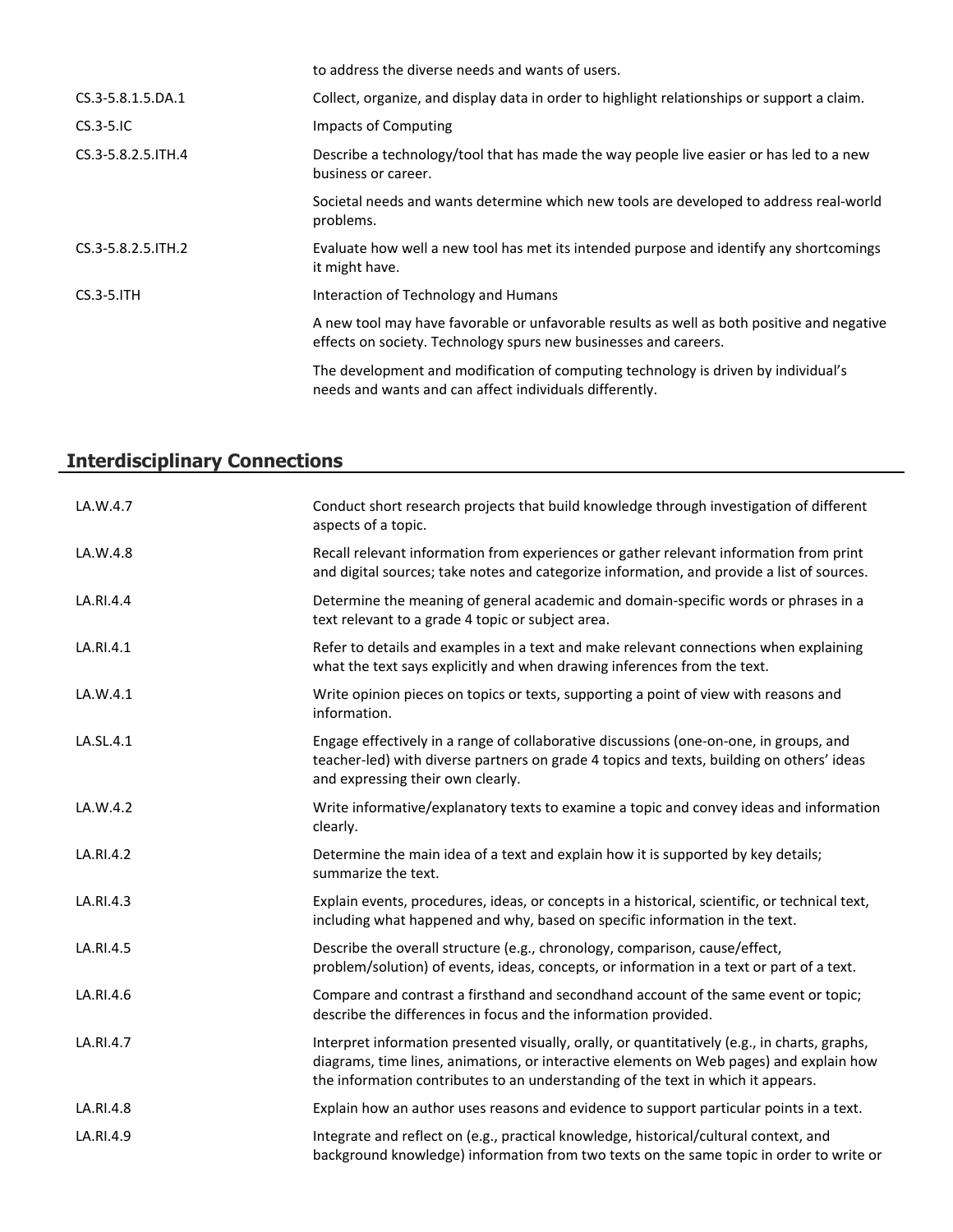# **Differentiation**

- Understand that gifted students, just like all students, come to school to learn and be challenged.
- Pre-assess your students. Find out their areas of strength as well as those areas you may need to address before students move on.
- Consider grouping gifted students together for at least part of the school day.
- Plan for differentiation. Consider pre-assessments, extension activities, and compacting the curriculum.
- Use phrases like "You've shown you don't need more practice" or "You need more practice" instead of words like "qualify" or "eligible" when referring to extension work.
- Encourage high-ability students to take on challenges. Because they're often used to getting good grades, gifted students may be risk averse.
- **Definitions of Differentiation Components**:
	- o Content the specific information that is to be taught in the lesson/unit/course of instruction.
	- o Process how the student will acquire the content information.
	- o Product how the student will demonstrate understanding of the content.
	- o Learning Environment the environment where learning is taking place including physical location and/or student grouping

#### **Differentiation occurring in this unit:**

Students needing a challenge will be offered additional choices for more in-depth understanding.

Students will be offered different levels of support.

# **Modifications & Accommodations**

Refer to QSAC EXCEL SMALL SPED ACCOMMOCATIONS spreadsheet in this discipline.

# **Modifications and Accommodations used in this unit:**

IEP and 504 accommodations will be utilized.

# **Benchmark Assessments**

 **Benchmark Assessments** are given periodically (e.g., at the end of every quarter or as frequently as once per month) throughout a school year to establish baseline achievement data and measure progress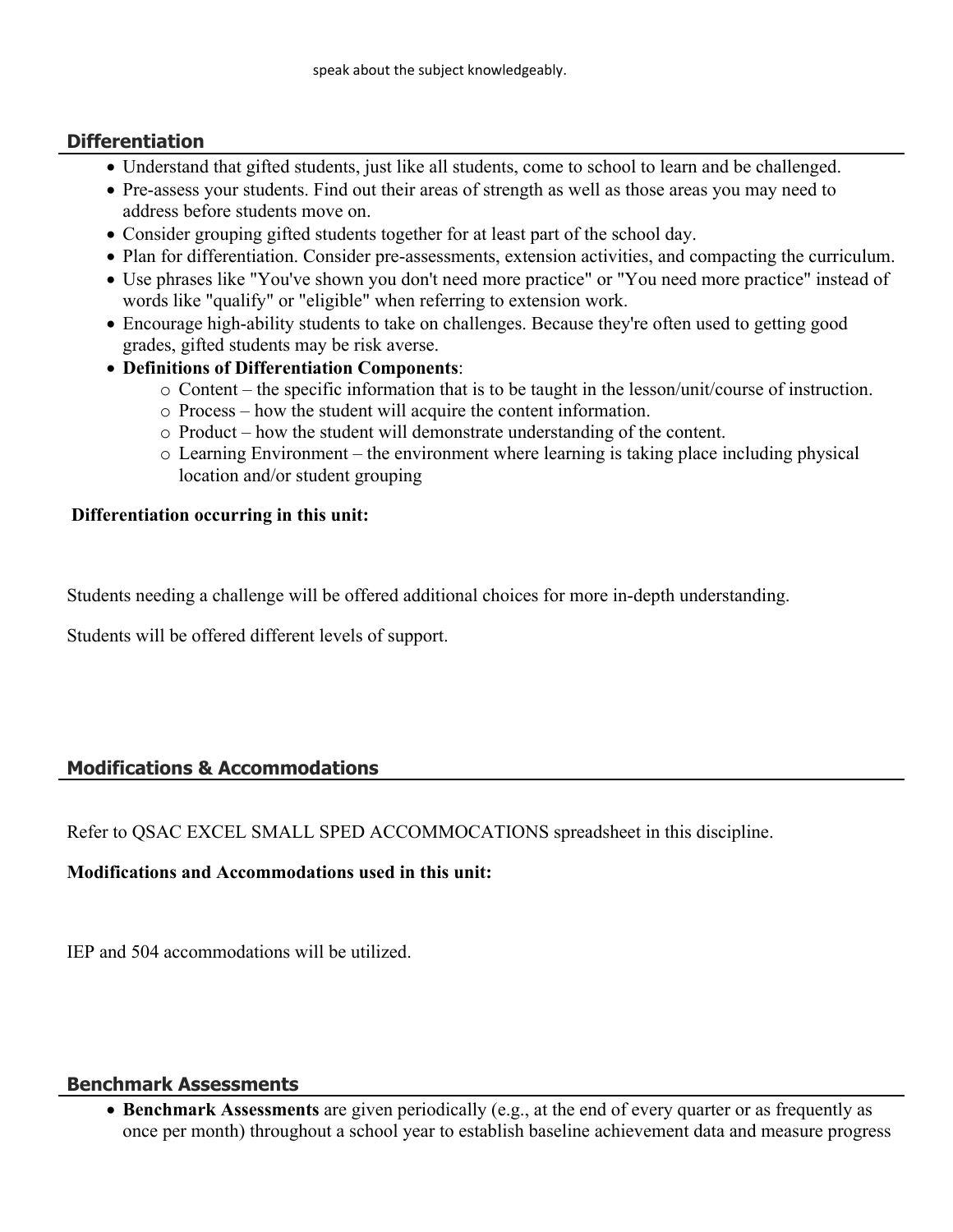toward a standard or set of academic standards and goals.

#### **Schoolwide Benchmark assessments:**

Aimsweb benchmarks 3X a year

Linkit Benchmarks 3X a year

# **Additional Benchmarks used in this unit:**

End of Unit Assessment

Online Quiz Game Questions

TCI Packet Responses

# **Formative Assessments**

Assessment allows both instructor and student to monitor progress towards achieving learning objectives, and can be approached in a variety of ways. **Formative assessment** refers to tools that identify misconceptions, struggles, and learning gaps along the way and assess how to close those gaps. It includes effective tools for helping to shape learning, and can even bolster students' abilities to take ownership of their learning when they understand that the goal is to improve learning, not apply final marks (Trumbull and Lash, 2013). It can include students assessing themselves, peers, or even the instructor, through writing, quizzes, conversation, and more. In short, formative assessment occurs throughout a class or course, and seeks to improve student achievement of learning objectives through approaches that can support specific student needs (Theal and Franklin, 2010, p. 151).

# **Formative Assessments used in this unit:**

Class discussion

Teacher Observation

project supervision

# **Summative Assessments**

**Summative assessments** evaluate student learning, knowledge, proficiency, or success at the conclusion of an instructional period, like a unit, course, or program. Summative assessments are almost always formally graded and often heavily weighted (though they do not need to be). Summative assessment can be used to great effect in conjunction and alignment with formative assessment, and instructors can consider a variety of ways to combine these approaches.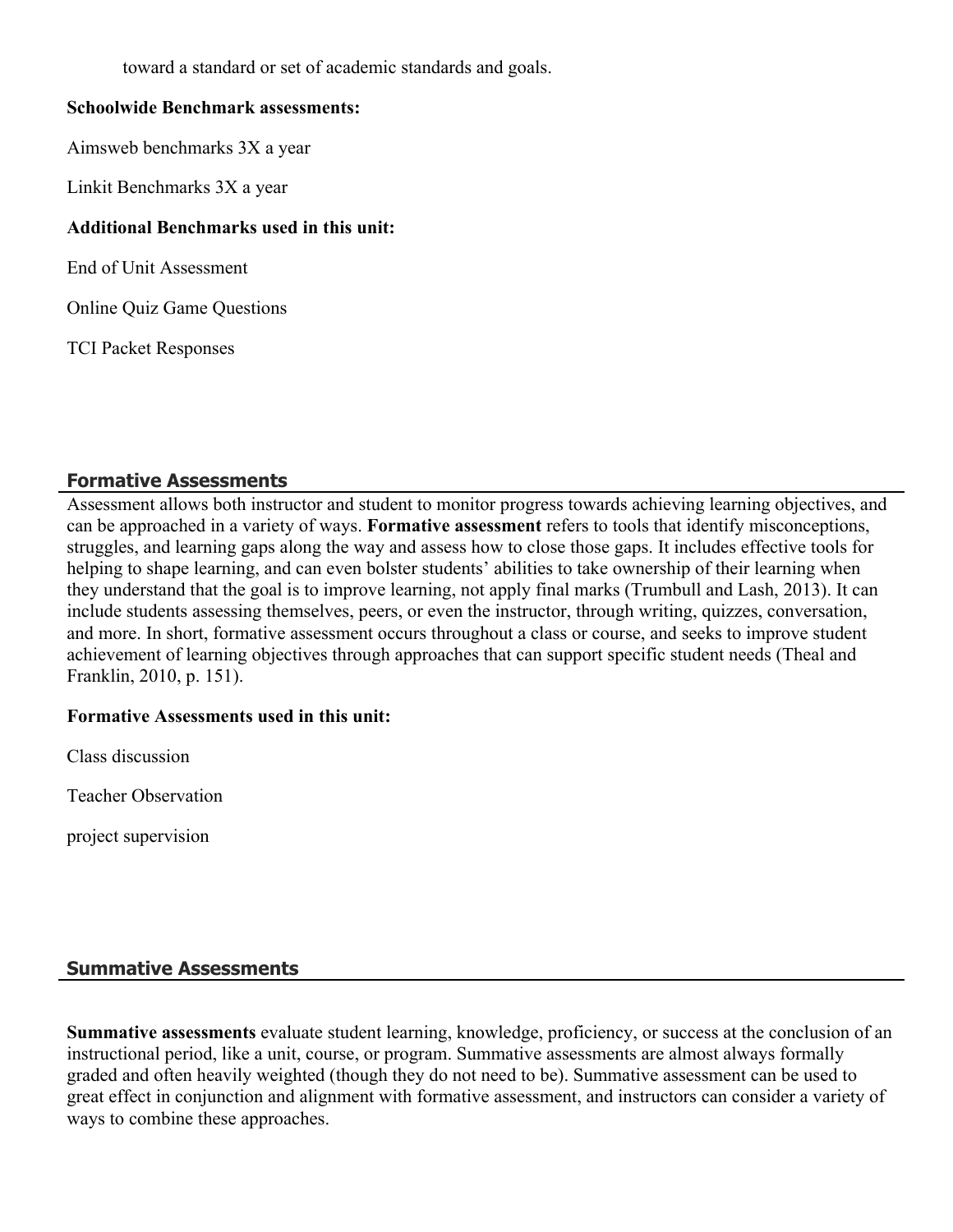# **Summative assessments for this unit:**

Unit Tests

# **Instructional Materials**

TCI Social Studies Alive Textbook series

materials for projects as needed

# **Standards**

| SOC.6.1.5.EconGE.4      | Compare and contrast how the availability of resources affects people across the world<br>differently.                                                                                                                                               |
|-------------------------|------------------------------------------------------------------------------------------------------------------------------------------------------------------------------------------------------------------------------------------------------|
| SOC.6.1.5. HistoryCC.14 | Compare the practice of slavery and indentured servitude in Colonial labor systems.                                                                                                                                                                  |
| SOC.6.1.5. HistoryCC.4  | Use evidence to document how the interactions among African, European, and Native<br>American groups impacted their respective cultures.                                                                                                             |
| SOC.6.1.5.EconEM.2      | Identify examples of the variety of resources that are used to produce goods and services<br>(i.e., human capital, physical capital, natural resources).                                                                                             |
| SOC.6.1.5.GeoPP.2       | Describe how landforms, climate and weather, and availability of resources have impacted<br>where and how people live and work in different regions of New Jersey and the United<br>States.                                                          |
| SOC.6.1                 | U.S. History: America in the World                                                                                                                                                                                                                   |
| SOC.6.1.5.GeoSV.2       | Use maps to explain the impact of location and place on the relationships between places<br>in New Jersey, the United States and other countries.                                                                                                    |
| SOC.6.1.5. HistoryCC.2  | Use a variety of sources to illustrate how the American identity has evolved over time.                                                                                                                                                              |
|                         | It is the responsibility of individuals and institutions at the state, national, and<br>international levels to promote human rights.                                                                                                                |
| SOC.6.1.5.EconNM.2      | Use data to describe how the availability of resources in New Jersey and other regions in<br>the United States have impacted economic opportunities.                                                                                                 |
| SOC.6.1.5.GeoPP.1       | Compare and contrast characteristics of regions in the United States based on culture,<br>economics, and physical characteristics to understand the concept of regionalism.                                                                          |
| SOC.6.1.5. HistoryCC.3  | Use multiple sources to describe how George Washington, Thomas Jefferson, Benjamin<br>Franklin, and Governor William Livingston have impacted state and national governments<br>over time.                                                           |
| SOC.6.1.5.GeoSV.4       | Use a variety of geographic representations to describe the similarities and differences<br>between places in New Jersey, the United States and the world (e.g., maps, data<br>visualizations, graphs, diagrams, aerial and other photographs, GPS). |
| SOC.6.1.5. Civics HR.2  | Research and cite evidence for how the actions of Dr. Martin Luther King, Jr. and other<br>historical civil rights leaders served as catalysts for social change, inspired social activism in<br>subsequent generations.                             |
| SOC.6.1.5. HistoryCC.1  | Analyze key historical events from the past to explain how they led to the creation of the                                                                                                                                                           |